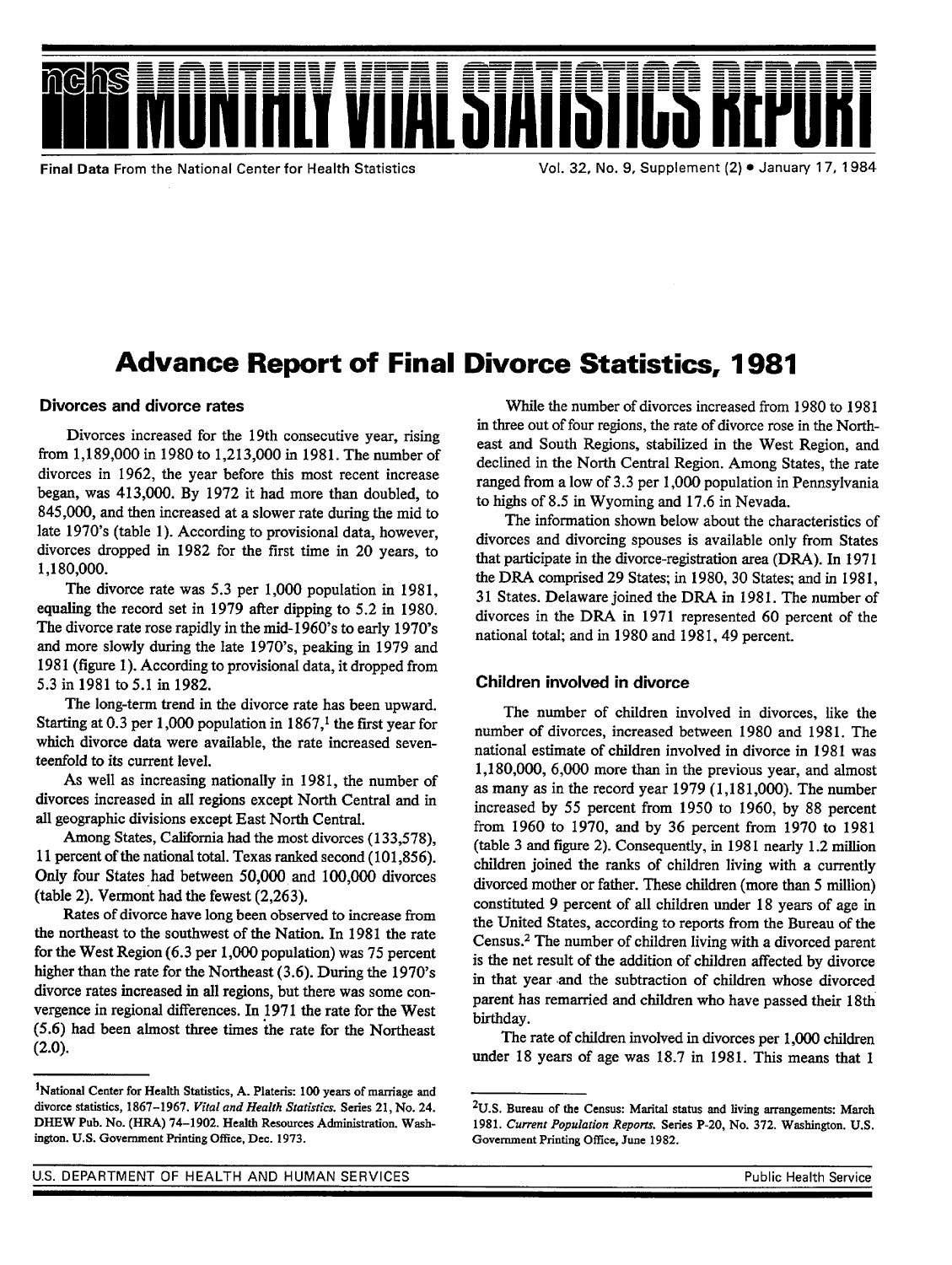

**Figure 1. Divorce rates: United States, 1925–81**

child out of 53 experienced the divorce of parents in that year. The rate almost tripled between 1950 (6.3) and 1981.

In 1981 the average number of children per divorce decree was 0.97, down 1 percent from 0.98 a year earlier. The average number of children per decree peaked at 1.36 in 1964, 7 years after the peak of the baby boom, and has generally fallen since then. Because families are smaller, the average number of children involved has been dropping while the number and rate per 1,000 children under 18 have been generally rising. Data from States participating in the DRA in 1981 show that 45 percent of divorces involved no children, 26 percent involved one child, 20 percent involved two children, and 9 percent involved three children or more (table 4). There was a 12-percent increase over 1971 in the proportion of divorcing spouses with no children and a 43-percent decrease in the proportion with three children or more. Among States, the average number of children per decree ranged from 0.84 in Georgia to 1.21 in Utah. This variation is affected by differences in the percent of couples with no children, which was as low as 36 percent in Nebraska and as high as 50 percent in Georgia (table 5).

## **Duration of marriage**

The median duration of marriage for couples divorcing in 1981 was 7.0 years compared with 6.8 in 1980 and 6.7 in 1971 (table 6). This measure, the median, means that half the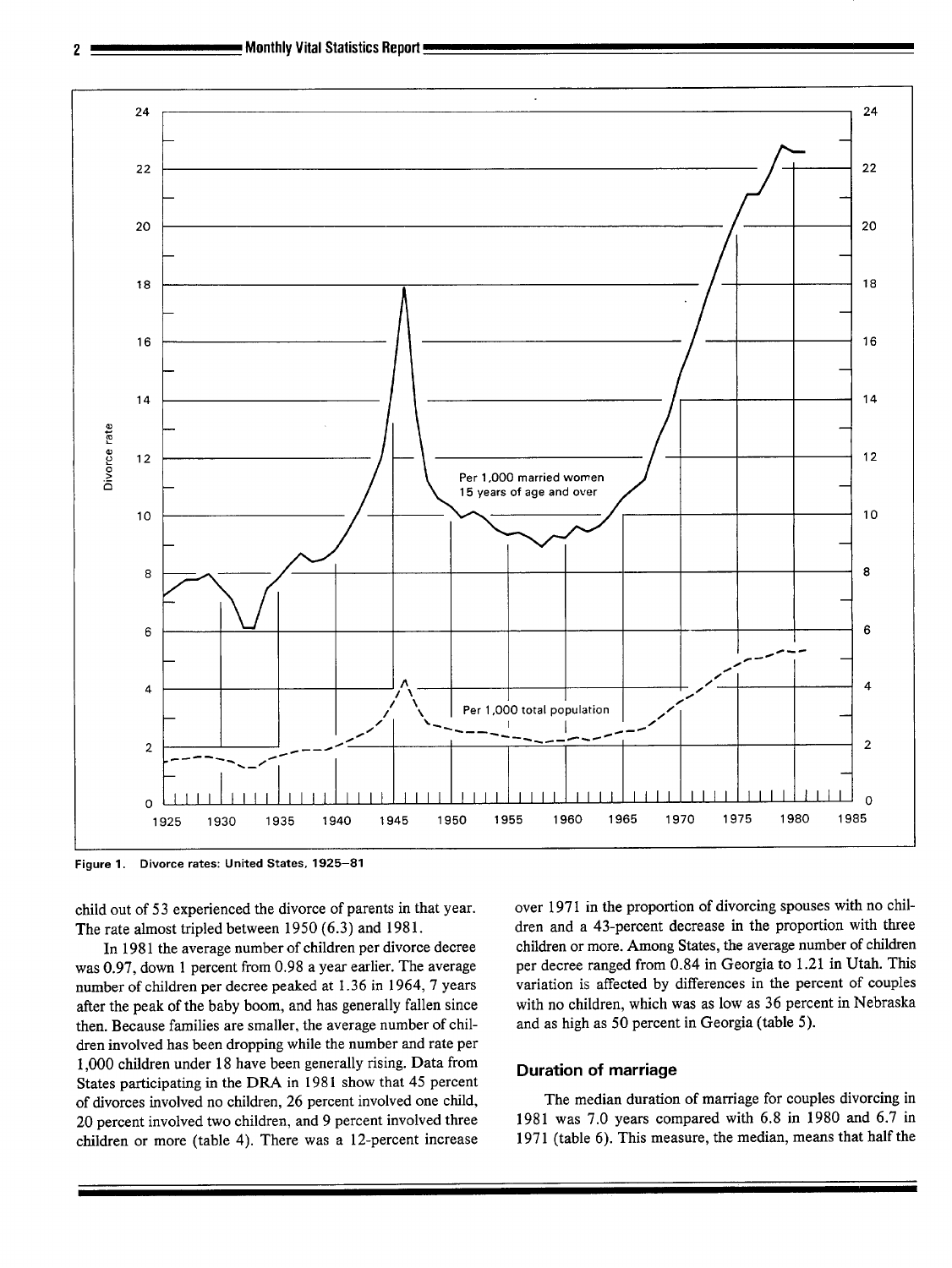

Figure 2. Divorces and children involved: United States, 1960-81

divorcing couples had been married less than 7.0 years and haIf had been married longer. It does not imply that there is a sudden rise in divorce at 7 years of marriage. In fact, divorces peaked at 2 years and declined gradually every year after.

The median duration ranged among States in the DRA from 5.0 years in Wyoming to 9.2 years in Massachusetts. Many factors affect duration and contribute to inter-State variation. Some of these factors are associated with personal characteristics of the spouses such as age at marriage and number of prior marriages. Quite separate from these personal factors are the procedural factors: Each State has its own laws governing divorce for its residents. The laws vary concerning residence requirements, waiting periods, and court proceedings. A move to standardize divorce laws during the 1970's reduced the variation in duration of marriage. In 1970 median duration to decree

varied among States in the DRA, from 4.6 years in Idaho and Wyoming to 9.3 years in New York. Thus, in 1970 there was a range of 4.7 years among reporting States; by 1981 this range had narrowed to 4.2 years.

Of couples divorcing in 1981, 4 percent had been married less than 1 year; 33 percent, 1-4 years; 27 percent, 5-9 years; 15 percent, 10-14 years; 9 percent, 15– 19 years; and 11 percent, 20 years or more (table 7). In 1971 a slightly larger proportion (13 percent) of divorcing couples had been married 20 years or more.

### Age

Almost half of divorcing spouses were between 25 and 34 years of age (table 8). Twenty-two percent of wives and 13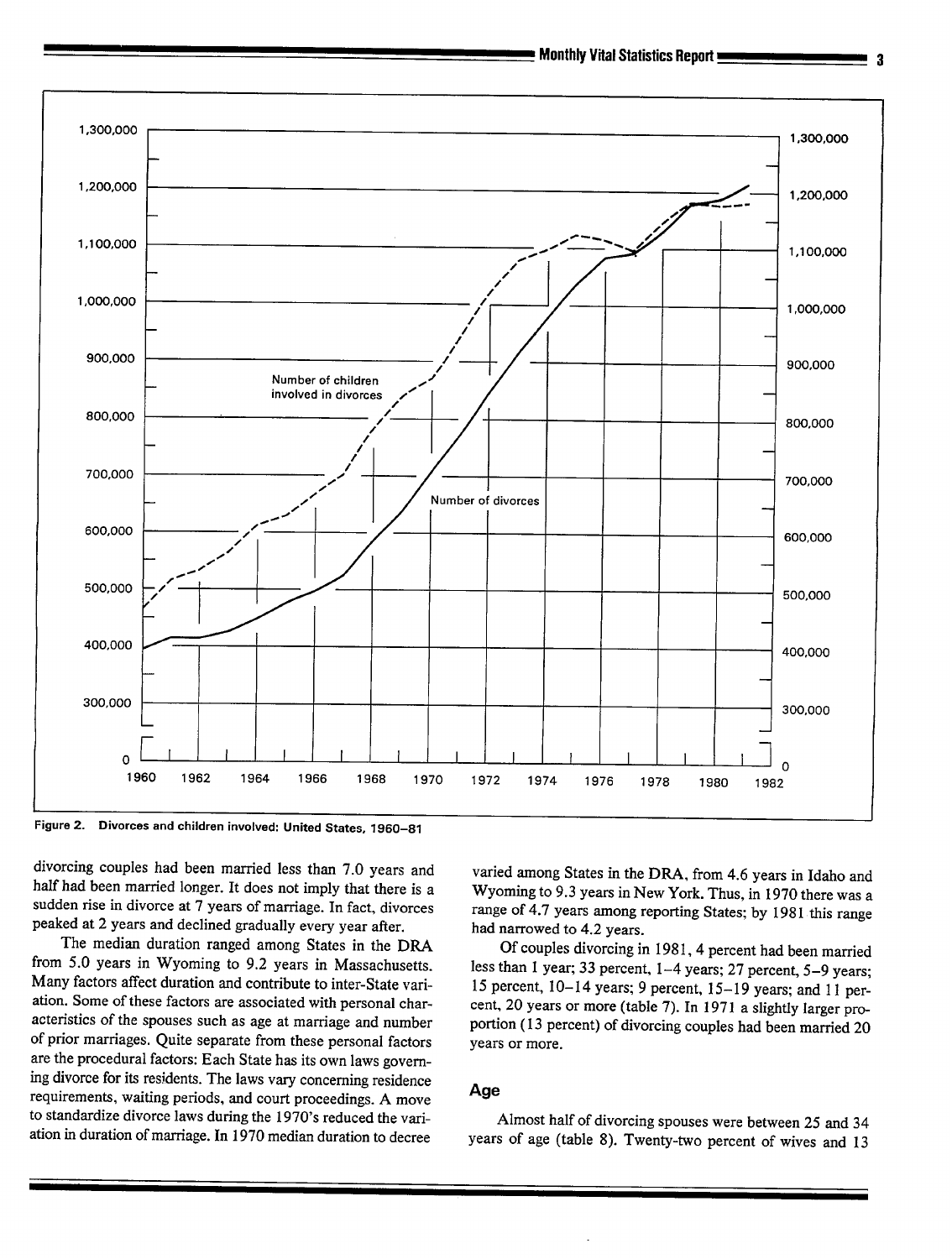percent of husbands were under 25, while 32 percent of wives and 42 percent of husbands were 35 years and older. It is often asked whether divorce is affecting more older couples now than in the past. Although divorce is more common at all ages now, men in age groups over 39 and women in age groups over 39 and under 60 constitute a smaller proportion of all divorcing persons in 1981 than in 1971 (table 8). Simultaneously, the proportions for ages 30–34 and 35–39 have increased.

The median age at divorce for both husbands and wives dipped in the mid-1 970's and began to rise in 1979, until in 1981 both husbands and wives were divorcing at later ages than in 1971. Median ages of husbands and wives in 1981 were 33.1 and 30.6 years, respectively, compared with 32.9 and 29.8 in 1971. Unlike the dip and rise in age at decree, there was a general, gradual increase during the 1970's in the ages at which divorcing spouses had been married. In 1971 the median ages at marriage were 23.0 years for divorcing husbands and 20.5 for divorcing wives; in 1981, the medians were 23.4 and 21.1, respectively (table 9).

### Rates for unmarried women

The divorce rate per 1,000 married women 15 years of age and older in the population was 22.6 in both 1980 and 1981. This means that between 1980 and 1981 divorces increased at the same pace as the population at risk, the married population. This rate had risen without interruption from 9.4 in 1962 to 21.1 in 1976. It leveled for a year and rose for 2 years, to a record high of 22.8 in 1979 (table 10).

### Symbols

- . . . **Data not available**
- . . . **Category not applicable**
- **Quantity zero**
- **0.0 Quantity more than zero but less than** 0.05
- **z Quantity more than zero but less than 500 where numbers are rounded to thousands**
- \* **Figure does not meet standards of reliability or precision**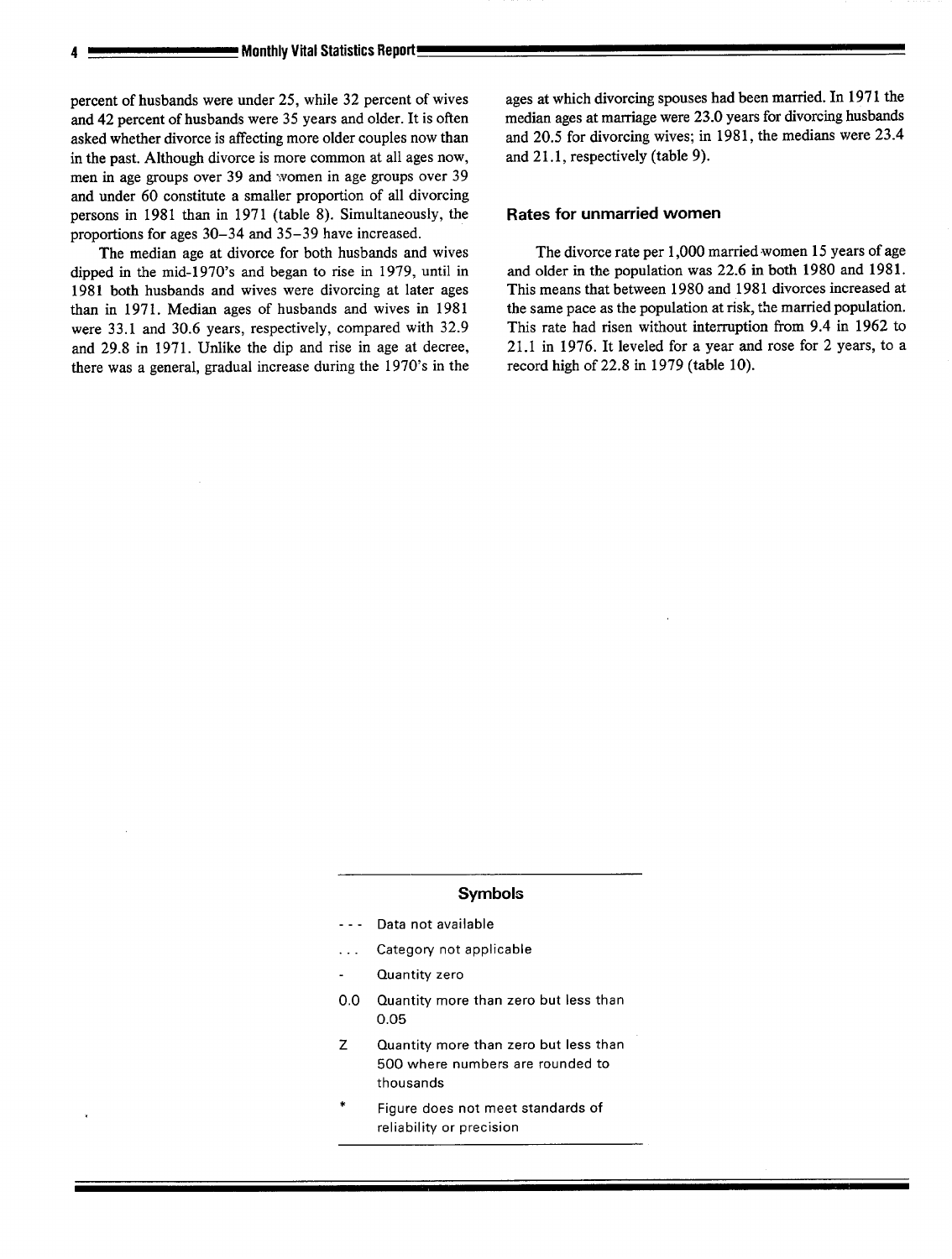## **Table 1. Divorces and annulments and ratea: United States, 1950-81**

[Data refer only to events occurring within the United States. Alaska included beginning 1959 and Hawaii beginning 1960. Rates per 1,000 population enumerated **aa of April 1 for census years and estimatad as of July 1 for all other years]**

| Year | <b>Number</b> | Rate |
|------|---------------|------|
|      | 1,213,000     | 5.3  |
|      | 1.189.000     | 5.2  |
|      | 1.181.000     | 5.3  |
|      | 1.130.000     | 5.1  |
|      | 1.091.000     | 5.0  |
|      | 1,083,000     | 5.0  |
|      | 1.036.000     | 4.8  |
|      | 977,000       | 4.6  |
|      | 915,000       | 4.3  |
|      | 845,000       | 4.0  |
|      | 773.000       | 3.7  |
|      | 708,000       | 3.5  |
|      | 639.000       | 3.2  |
|      | 584,000       | 2.9  |
|      | 523.000       | 2.6  |
|      | 499.000       | 2.5  |
|      | 479.000       | 2.5  |
|      | 450,000       | 2.4  |
|      | 428,000       | 2.3  |
|      | 413.000       | 2.2  |
|      | 414,000       | 2.3  |
|      | 393,000       | 2.2  |
|      | 395,000       | 2.2  |
|      | 368,000       | 2.1  |
|      | 381,000       | 2.2  |
|      | 382,000       | 2.3  |
|      | 377,000       | 2.3  |
|      | 379,000       | 2.4  |
|      | 390,000       | 2.5  |
|      | 392.000       | 2.5  |
|      | 381,000       | 2.5  |
|      | 385,000       | 2.6  |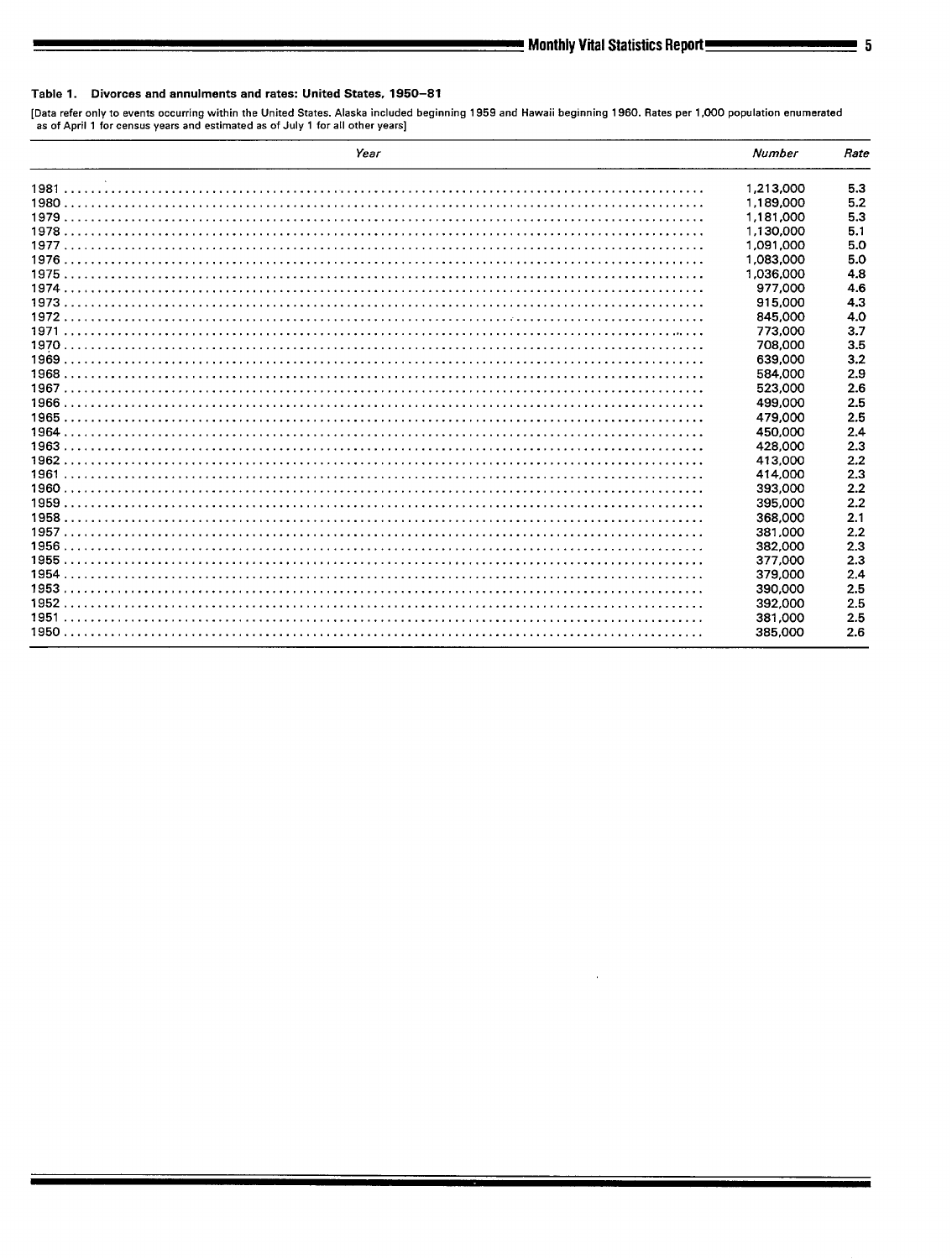## Table 2. Divorces and divorce rates: United States, each region, division, and State, 1971, 1980, and 1981

[Data are counts of decrees granted (including reported annulments and dissolutions of marriage), supplied by States except as noted. Figures for the divorce-registration States differ slightly from those based on sample data shown in tables 4 and 5. Rates per 1,000 population in each area estimated as of July 1 for 1971 and 1981 and enumerated as of April 1 for 1980]

|                                                                                                   |                     | Number    |          | Rate      |       |           |  |
|---------------------------------------------------------------------------------------------------|---------------------|-----------|----------|-----------|-------|-----------|--|
| Region, division, and State                                                                       | 1981                | 1980      | 1971     | 1981      | 1980  | 1971      |  |
|                                                                                                   | 11.213,000          | 1,189,000 | 1773,000 | 15.3      | 5.2   | 13.7      |  |
| Regions:                                                                                          |                     |           |          |           |       |           |  |
|                                                                                                   | 180,000             | 174,000   | 101,000  | 3.6       | 3.5   | 2.0       |  |
|                                                                                                   | 289,000             | 292,000   | 1204,000 | 4.9       | 5.0   | 13.6      |  |
|                                                                                                   | 1465,000            | 449,000   | 269,000  | 16.1      | 6.0   | 4.2       |  |
|                                                                                                   | 1279,000            | 274,000   | 199,000  | 16.3      | 6.3   | 15.6      |  |
| Northeast:                                                                                        |                     |           |          |           |       |           |  |
|                                                                                                   | 50,430              | 49.049    | 29,755   | 4.1       | 4.0   | 2.5       |  |
|                                                                                                   | 129,798             | 124,690   | 71,107   | 3.5       | 3.4   | 1.9       |  |
| North Central:                                                                                    |                     |           |          |           |       |           |  |
| East North Central                                                                                | 2206,946            | 212,405   | 2145.305 | 25.0      | 5.1   | $\bullet$ |  |
| West North Central                                                                                | 82.153              | 79,625    | 53,018   | 4.8       | 4.6   | 3.2       |  |
| South:                                                                                            |                     |           |          |           |       |           |  |
|                                                                                                   | 213,930             | 206,344   | 119,938  | 5.7       | 5.6   | 3.8       |  |
|                                                                                                   | 288,716             | 287,528   | 54,472   | $^{26.0}$ | 26.0  | 4.2       |  |
| East South Central                                                                                |                     |           |          |           | 26.5  | 4.8       |  |
|                                                                                                   | 2160,749            | 2155,025  | 94,375   |           |       |           |  |
| West:                                                                                             |                     |           |          | *         |       | $\ast$    |  |
|                                                                                                   | 289.432             | 86,088    | 253,888  |           | 7.6   |           |  |
|                                                                                                   | 188,576             | 187,900   | 143,640  | 5.8       | 5.9   | 5.3       |  |
| New England:                                                                                      |                     |           |          |           |       |           |  |
|                                                                                                   | 6.364               | 6,205     | 3.925    | 5.6       | 5.5   | 3.9       |  |
|                                                                                                   | 5,248               | 5.254     | 2.941    | 5.6       | 5.7   | 3.9       |  |
|                                                                                                   | 2,263               | 2.623     | 1.171    | 4.4       | 5.1   | 2.6       |  |
|                                                                                                   | 19,502              | 17,873    | 12,881   | 3.4       | 3.1   | 2.2       |  |
|                                                                                                   | 3.413               | 3,606     | 1,803    | 3.6       | 3.8   | 1.9       |  |
| $Connecticut \ldots \ldots \ldots \ldots \ldots \ldots \ldots \ldots \ldots \ldots \ldots \ldots$ | 13,640              | 13,488    | 7,034    | 4.3       | 4.3   | 2.3       |  |
| Middle Atlantic:                                                                                  |                     |           |          |           |       |           |  |
|                                                                                                   | 63,359              | 61,972    | 33,101   | 3.6       | 3.5   | 1.8       |  |
|                                                                                                   | 27,597              | 27,796    | 12,896   | 3.7       | 3.8   | 1.8       |  |
|                                                                                                   | 38,842              | 34,922    | 25,110   | 3.3       | 2.9   | 2.1       |  |
| East North Central:                                                                               |                     |           |          |           |       |           |  |
|                                                                                                   | 258,567             | 58,809    | 42,186   | 25.4      | 5.4   | 3.9       |  |
|                                                                                                   |                     |           | 222,266  | 6,4       | 7.3   | . *       |  |
|                                                                                                   | 34,962              | 40,006    |          |           |       | 3.6       |  |
|                                                                                                   | 51,789              | 50,997    | 40.136   | 4.5       | 4.5   |           |  |
|                                                                                                   | 43,167              | 45,047    | 31,790   | 4.7       | 4.9   | 3.5       |  |
|                                                                                                   | 18,461              | 17,546    | 8,927    | 3.9       | 3.7   | 2.0       |  |
| <b>West North Central:</b>                                                                        |                     |           |          |           |       |           |  |
|                                                                                                   | 16,510              | 15.371    | 9,545    | 4.0       | 3.8   | 2.5       |  |
|                                                                                                   | 12,071              | 11,854    | 7.772    | 4.1       | 4.1   | 2.7       |  |
|                                                                                                   | 27.975              | 27,595    | 19,643   | 5.7       | 5.6   | 4.2       |  |
|                                                                                                   | 2,319               | 2,142     | 1,181    | 3.5       | 3.3   | 1.9       |  |
|                                                                                                   | 2,772               | 2,811     | 1,403    | 4.0       | 4.1   | 2.1       |  |
|                                                                                                   | 6,769               | 6,442     | 4,013    | 4.3       | 4.1   | 2.7       |  |
|                                                                                                   | 13,737              | 13,410    | 9,461    | 5.8       | 5.7   | 4.2       |  |
| South Atlantic:                                                                                   |                     |           |          |           |       |           |  |
|                                                                                                   | 2,996               | 2,313     | 1.830    | 5.0       | 3.9   | 3.2       |  |
|                                                                                                   |                     | 17,494    | 10.060   | 4.0       | 4,1   | 2.5       |  |
|                                                                                                   | 17,150              |           |          |           | 7.3   | 3.5       |  |
|                                                                                                   | 3,896               | 4,682     | 2,629    | 6.2       |       |           |  |
|                                                                                                   | 25,103              | 23,615    | 13,261   | 4.6       | 4.4   | 2.8       |  |
|                                                                                                   | 10,748              | 10,273    | 6,178    | 5.5       | 5.3   | 3.5       |  |
|                                                                                                   | 29.593              | 28,050    | 15,350   | 5.0       | 4.8   | 3.0       |  |
|                                                                                                   | 13,974              | 13,595    | 6,657    | 4.4       | 4.4   | 2.5       |  |
|                                                                                                   | 35,205              | 34,743    | 20,245   | 6.3       | - 6.4 | 4.3       |  |
|                                                                                                   | 75,265              | 71.579    | 43,728   | 7.4       | 7.3   | 6.1       |  |
| <b>East South Central:</b>                                                                        |                     |           |          |           |       |           |  |
|                                                                                                   | <sup>2</sup> 16,671 | 216,731   | 11,141   | 24.5      | 24.6  | 3.4       |  |
|                                                                                                   | 31,072              | 30,206    | 17,490   | 6.7       | 6.6   | 4.4       |  |
|                                                                                                   | 26,791              | 26,745    | 16,905   | 6.8       | 6.9   | 4.8       |  |
|                                                                                                   | 14,182              | 13,846    | 8,936    | 5.6       | 5.5   | 3.9       |  |
|                                                                                                   |                     |           |          |           |       |           |  |

See footnotes and note at end of table.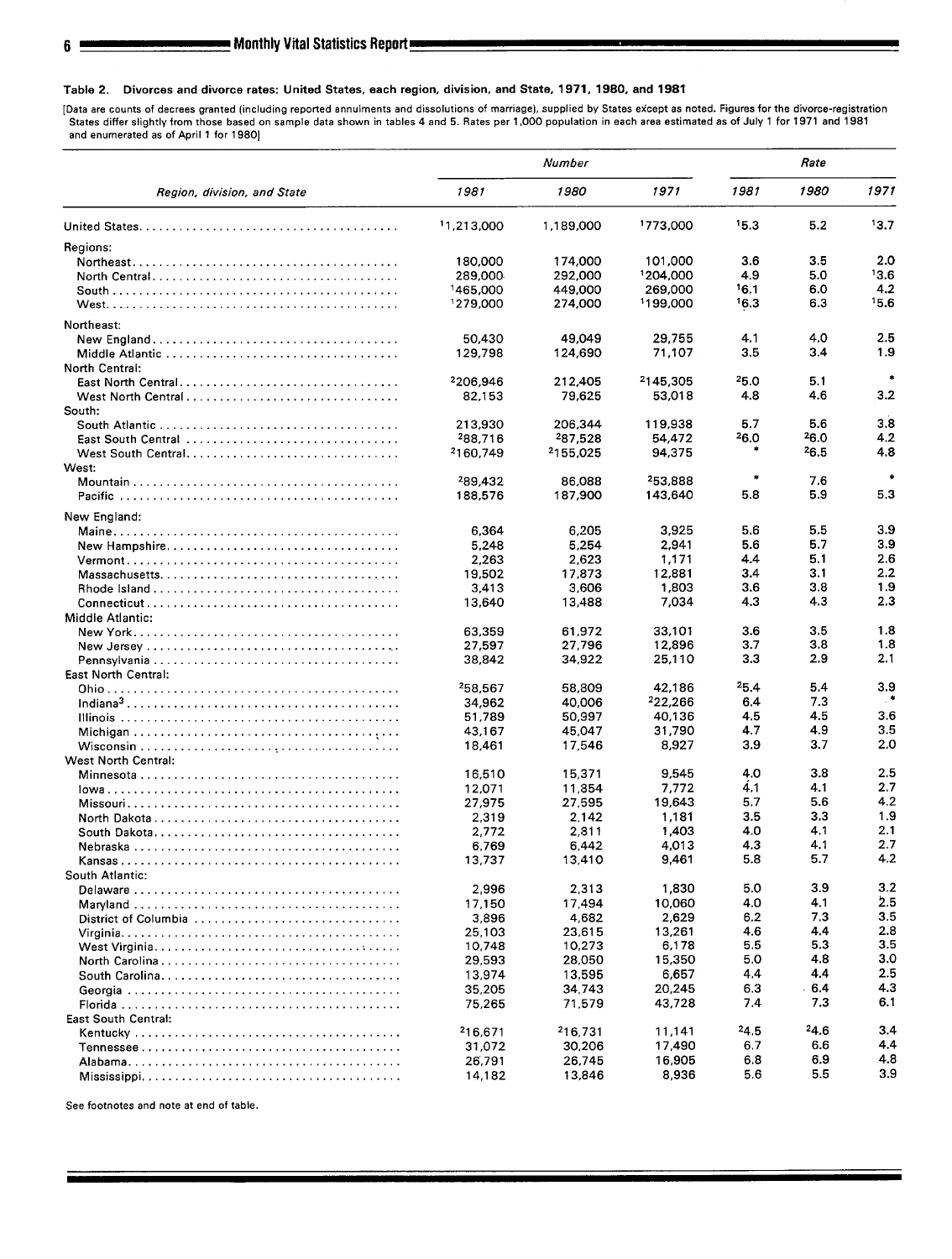## Table 2. Divorces and divorce ratas: United States, esch region, division, and State, 1971, 1980, and 1981—Con.

[Data are counts of decrees granted (including reported annulments and dissolutions of marriage), supplied by States except as noted. Figures for the divorce-registration States differ slightly from those based on sample data shown in tables 4 and 5. Rates per 1,000 population in each area estimated as of July 1 for 1971 and 1981 **and enumerated as of April 1 for 1980]**

|                             |           | Number              | Rate     |           |                    |           |
|-----------------------------|-----------|---------------------|----------|-----------|--------------------|-----------|
| Region, division, and State | 1981      | <i><b>1980</b></i>  | 1971     | 1981      | <i><b>1980</b></i> | 1971      |
| West South Central:         |           |                     |          |           |                    |           |
|                             | 16.492    | 215.882             | 412.959  | 7.2       | $^{26.9}$          | 46.6      |
|                             | 217,397   | <sup>2</sup> 18.108 | 9,431    |           | 24.3               | 2.5       |
|                             | 25,004    | 24,226              | 16.417   | 8.1       | 8.0                | 6.3       |
|                             | 101.856   | 96.809              | 55,568   | 6.9       | 6.8                | 4.8       |
| Mountain:                   |           |                     |          |           |                    |           |
|                             | 5,004     | 4.940               | 3,366    | 6.3       | 6.3                | 4.7       |
|                             | 6,728     | 6.596               | 3,664    | 7.0       | 7.0                | 5.0       |
|                             | 4.145     | 4,003               | 1,988    | 8.5       | 8.5                | 5.8       |
|                             | 19.515    | 18,571              | 11.809   | 6.6       | 6.4                | 5.1       |
|                             | 2,310,219 | 10.426              | 2.34.580 | $\bullet$ | 8.0                | $\bullet$ |
|                             | 20.819    | 19,908              | 314.588  | 7.5       | 7.3                | 37.7      |
|                             | 8.077     | 7.802               | 4.419    | 5.3       | 5.3                | 4.0       |
|                             | 14.925    | 13.842              | 9.474    | 17.6      | 17.3               | 18.2      |
| Pacific:                    |           |                     |          |           |                    |           |
|                             | 29,511    | 28,642              | 19.207   | 7.0       | 6.9                | 5.6       |
|                             | 17.777    | 17.762              | 10.687   | 6.7       | 6.7                | 5.0       |
|                             | 133,578   | 133.541             | 108,309  | 5.5       | 5.6                | 5.3       |
|                             | 3.457     | 3.517               | 1,746    | 8.3       | 8.8                | 5.5       |
|                             | 4,253     | 4,438               | 3,691    | 4.3       | 4.6                | 4.6       |

**1Figure includes estimate.**

**'Data are incomplete.**

**3Data include divorce petitions filed for some counties.**

**41ncludes dismiaaals and legal separations.**

**NOTE: Rates for 1971 have been revised; see Technical notes.**

| fable 3. Estimated number of children involved in divorces and annulments, average number of children per decree, and rate per 1,000 childrer |  |
|-----------------------------------------------------------------------------------------------------------------------------------------------|--|
| under 18 years of age: United States, 1950–81                                                                                                 |  |

[Data refer to children under 18 years of age and only to events occurring within the United States. For 1960-81, estimated from frequencies based on sample data; for all other years, estimated from total counts. For estimating method see Technical notes. Population enumerated as of April 1 for census years and estimated as of **July 1 for all other years]**

| Year   | Estimated<br>number of<br>children<br>involved | Average<br>number of<br>children<br>per decree | Rate per<br>1,000 children<br>under 18<br>years of age | Year            | Estimated<br>number of<br>children<br>involved | Average<br>number of<br>children<br>per decree | Rate per<br>1.000 children<br>under 18<br>years of age |
|--------|------------------------------------------------|------------------------------------------------|--------------------------------------------------------|-----------------|------------------------------------------------|------------------------------------------------|--------------------------------------------------------|
| 1981   | 1,180,000                                      | 0.97                                           | 18.7                                                   | 1965            | 630,000                                        | 1.32                                           | 8.9                                                    |
| 1980   | 1,174,000                                      | 0.98                                           | 17.3                                                   | 1964            | 613,000                                        | 1.36                                           | 8.7                                                    |
| 1979.  | 1,181,000                                      | 1.00                                           | 18.4                                                   | 1963            | 562,000                                        | 1.31                                           | 8.2                                                    |
| 1978   | 1,147,000                                      | 1.01                                           | 17.7                                                   | $1962$          | 532,000                                        | 1.29                                           | 7.9                                                    |
| 1977   | 1.095.000                                      | 1.00                                           | 16.7                                                   | 1961            | 516,000                                        | 1.25                                           | 7.8                                                    |
| 1976   | 1,117,000                                      | 1.03                                           | 16.9                                                   | 1960            | 463,000                                        | 1.18                                           | 7.2                                                    |
| 1975   | 1,123,000                                      | 1.08                                           | 16.7                                                   | 1959            | 468,000                                        | 1.18                                           | 7.5                                                    |
| 1974.  | 1.099.000                                      | 1.12                                           | 16.2                                                   | 1958            | 398,000                                        | 1.08                                           | 6.5                                                    |
| 1973   | 1,079,000                                      | 1.17                                           | 15.7                                                   | 1957            | 379.000                                        | 0.99                                           | 6.4                                                    |
| 1972   | 1,021,000                                      | 1.20                                           | 14.7                                                   | $1956$          | 361.000                                        | 0.95                                           | 6.3                                                    |
| 1971   | 946,000                                        | 1.22                                           | 13.6                                                   | 1955 . <i>.</i> | 347.000                                        | 0.92                                           | 6.3                                                    |
| 1970   | 870,000                                        | 1.22                                           | 12.5                                                   | 1954            | 341,000                                        | 0.90                                           | 6.4                                                    |
| 1969   | 840,000                                        | 1.31                                           | 11.9                                                   | 1953            | 330,000                                        | 0.85                                           | 6.4                                                    |
| $1968$ | 784.000                                        | 1.34                                           | 11.1                                                   | 1952            | 318,000                                        | 0.81                                           | 6.2                                                    |
| 1967.  | 701.000                                        | 1.34                                           | 9.9                                                    | 1951            | 304,000                                        | 0.80                                           | 6.1                                                    |
| 1966.  | 669,000                                        | 1.34                                           | 9.5                                                    | 1950            | 299,000                                        | 0.78                                           | 6.3                                                    |

 $= 7$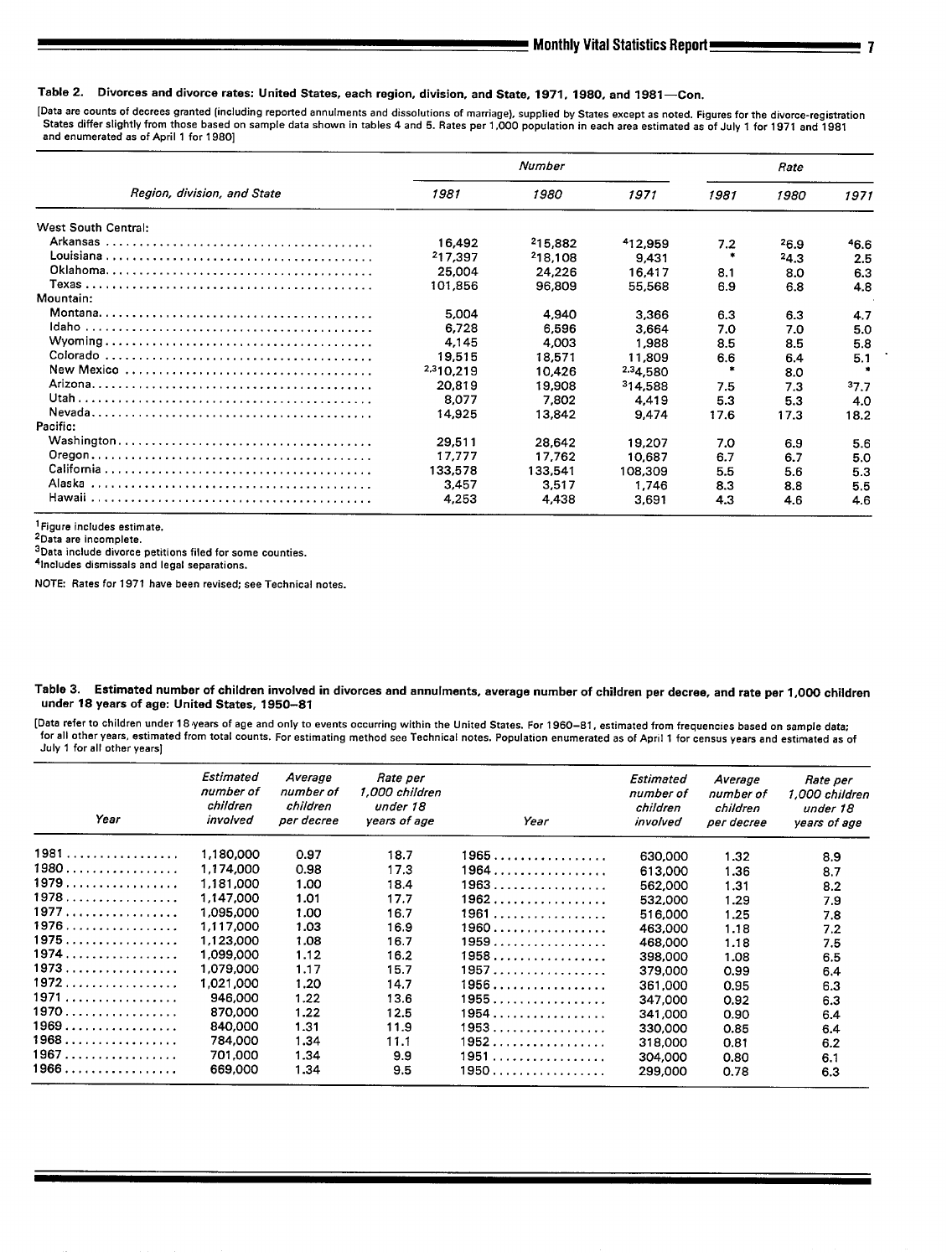Table 4. Number of divorces and annulments and percent distribution by number of children under 18 years of age involved: Divorce-registration area and each registration State, 1981

[Based on sample data]

|                                                                       | All<br>divorces   | Number of children under 18 years of age involved |      |      |                      |     |     |              |  |  |
|-----------------------------------------------------------------------|-------------------|---------------------------------------------------|------|------|----------------------|-----|-----|--------------|--|--|
| Area                                                                  | and<br>annulments | Total                                             | None | 1    | 2                    | 3   | 4   | 5 or<br>more |  |  |
|                                                                       | Number            |                                                   |      |      | Percent distribution |     |     |              |  |  |
| Divorce-registration area                                             | 600,707           | 100.0                                             | 44.8 | 25.7 | 20.3                 | 6.7 | 1.8 | 0.7          |  |  |
|                                                                       | 26,890            | 100.0                                             | 45.1 | 26.6 | 20.0                 | 6.0 | 1.4 | 0.8          |  |  |
|                                                                       | 3,458             | 100.0                                             | 46.2 | 25.9 | 19.3                 | 6.1 | 2.1 | 0.5          |  |  |
| Connecticut $\ldots \ldots \ldots \ldots \ldots \ldots \ldots \ldots$ | 13,296            | 100.0                                             | 44.2 | 24.4 | 21.5                 | 7.3 | 2.0 | 0.6          |  |  |
| Delaware                                                              | 2.995             | 100.0                                             | 42.9 | 28.6 | 20.4                 | 6.0 | 1.4 | 0.8          |  |  |
|                                                                       | 35,220            | 100.0                                             | 49.5 | 25.9 | 17.7                 | 5.1 | 1.2 | 0.6          |  |  |
|                                                                       | 4.254             | 100.0                                             | 46.1 | 23.9 | 19.3                 | 7.2 | 2.4 | 1,1          |  |  |
|                                                                       | 6,780             | 100.0                                             | 46.1 | 23.3 | 20.8                 | 6.9 | 2.0 | 0.8          |  |  |
|                                                                       | 51,783            | 100.0                                             | 44.9 | 25.4 | 19.9                 | 6.9 | 2.0 | 0.8          |  |  |
|                                                                       | 12,068            | 100.0                                             | 39.5 | 25.5 | 23.5                 | 8.9 | 1.9 | 0.8          |  |  |
|                                                                       | 14,140            | 100.0                                             | 42.5 | 26.3 | 21.4                 | 7.1 | 2.0 | 0.7          |  |  |
| Kentucky                                                              | 16.725            | 100.0                                             | 45.1 | 27.3 | 18.5                 | 6.5 | 2.0 | 0.6          |  |  |
| Maryland                                                              | 17,005            | 100.0                                             | 47.3 | 27.8 | 18.6                 | 5.0 | 1.0 | 0.3          |  |  |
| Massachusetts                                                         | 19,780            | 100.0                                             | 40.6 | 23.5 | 23.9                 | 8.4 | 2.6 | 1.0          |  |  |
| Michigan                                                              | 43,180            | 100.0                                             | 42.2 | 24.4 | 22.6                 | 8.0 | 2.1 | 0.7          |  |  |
|                                                                       | 27,975            | 100.0                                             | 46.5 | 26.5 | 18.9                 | 6.0 | 1.7 | 0.5          |  |  |
|                                                                       | 5.012             | 100.0                                             | 45.1 | 23.2 | 22.2                 | 6.7 | 1.9 | 0.9          |  |  |
| Nebraska                                                              | 6.823             | 100.0                                             | 36.2 | 26.6 | 24.5                 | 9.5 | 2.5 | 0.8          |  |  |
|                                                                       | 5,281             | 100.0                                             | 40.9 | 24.6 | 23.9                 | 7.8 | 2.1 | 0.6          |  |  |
|                                                                       | 63.246            | 100.0                                             | 48.2 | 23.9 | 19.0                 | 6.6 | 1.7 | 0.6          |  |  |
|                                                                       | 58,640            | 100.0                                             | 44.3 | 25.3 | 20.9                 | 6.7 | 2.0 | 0.8          |  |  |
|                                                                       | 18,030            | 100.0                                             | 45.2 | 25.5 | 21.8                 | 6.2 | 1.2 | 0.2          |  |  |
| Pennsylvania                                                          | 38,840            | 100.0                                             | 45.6 | 26.0 | 19.4                 | 6.8 | 1.6 | 0.5          |  |  |
|                                                                       | 3,413             | 100.0                                             | 39.8 | 26.7 | 22.8                 | 7.9 | 2.0 | 0.8          |  |  |
| South Carolina                                                        | 13.974            | 100.0                                             | 45.7 | 27.5 | 18.9                 | 5.9 | 1.4 | 0.6          |  |  |
|                                                                       | 2,773             | 100.0                                             | 39.6 | 27.5 | 21.8                 | 7.2 | 3.0 | 0.9          |  |  |
|                                                                       | 31,100            | 100.0                                             | 47.1 | 28.8 | 17.4                 | 5.6 | 0.9 | 0.3          |  |  |
| Utah                                                                  | 8,080             | 100.0                                             | 39.2 | 24.4 | 21.1                 | 9.2 | 3.9 | 2.2          |  |  |
|                                                                       | 2,263             | 100.0                                             | 38.9 | 24.6 | 24.4                 | 8.1 | 2.8 | 1.2          |  |  |
|                                                                       | 25,053            | 100.0                                             | 46.2 | 27.7 | 18.8                 | 5.5 | 1.3 | 0.5          |  |  |
| Wisconsin                                                             | 18,485            | 100.0                                             | 37.8 | 25.9 | 23.4                 | 9.0 | 2.8 | 1.1          |  |  |
|                                                                       | 4,145             | 100.0                                             | 42.8 | 26.2 | 21.3                 | 7.2 | 1.9 | 0.5          |  |  |

 $\hat{\mathbf{r}}$ 

lThis State reports number of children affected by decree.

 $\bar{z}$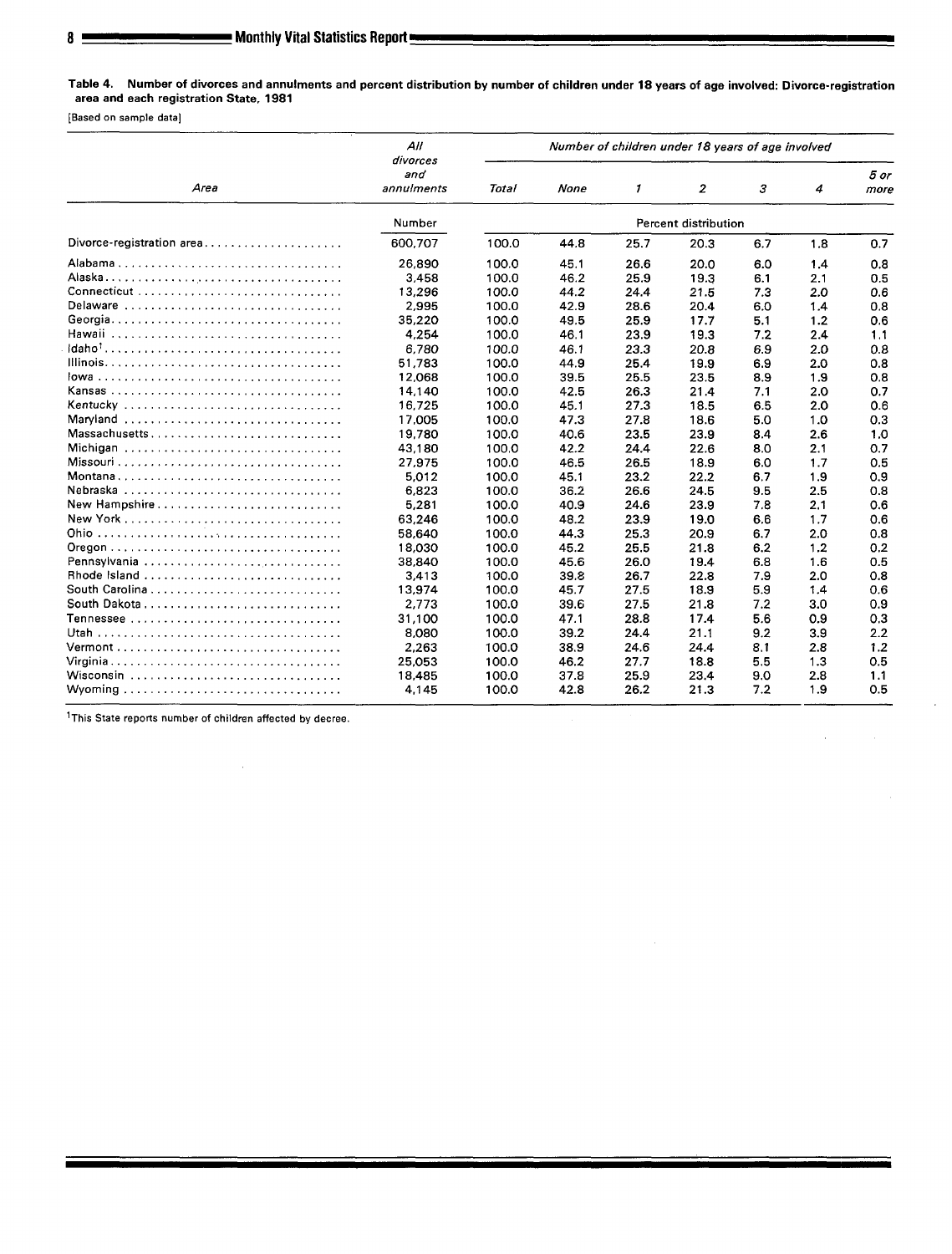Table 5. Number of divorces end annulments, estimated number of children involved in divorces and annulments, average number of children per decree, and rate per 1,000 children under 18 years of age: Divorce-registration area and each registration State, 1981 **[Refers to children under 18 years of age. Estimated from frequencies based on sample data]**

| Area                        | All<br>divorces<br>and<br>annulments | Estimated<br>number<br>of<br>children<br>involved | Average<br>number<br>of<br>children<br>per<br>decree | Rate per<br>1.000<br>children<br>under<br>18 years<br>of age | Area                     | All<br>divorces<br>and<br>annulments | Estimated<br>number<br>of<br>children<br>involved | Average<br>number<br>of<br>children<br>per<br>decree | Rate per<br>1,000<br>children<br>under<br>18 years<br>of age |
|-----------------------------|--------------------------------------|---------------------------------------------------|------------------------------------------------------|--------------------------------------------------------------|--------------------------|--------------------------------------|---------------------------------------------------|------------------------------------------------------|--------------------------------------------------------------|
| Divorce-registration        |                                      |                                                   |                                                      |                                                              | Missouri                 | 27.975                               | 25,559                                            | 0.91                                                 | 19.1                                                         |
| $area \ldots \ldots \ldots$ | 600,707                              | 584,392                                           | 0.97                                                 | 16.5                                                         | Montana<br>Nebraska      | 5.012<br>6.823                       | 5,036<br>8,084                                    | 1.00<br>1.18                                         | 21.8<br>18.3                                                 |
| Alabama                     | 26,890                               | 25,621                                            | 0.95                                                 | 22.4                                                         | New Hampshire            | 5,281                                | 5,675                                             | 1.07                                                 | 22.2                                                         |
| Alaska                      | 3,458                                | 3.238                                             | 0.93                                                 | 24.2                                                         | New York                 | 63.246                               | 58,127                                            | 0.91                                                 | 12.7                                                         |
| Connecticut                 | 13,296                               | 13,396                                            | 1.00                                                 | 16.7                                                         | Ohio                     | 58,640                               | 58,197                                            | 0.99                                                 | 19.2                                                         |
| Delaware                    | 2,995                                | 2,904                                             | 0.96                                                 | 18.0                                                         | Oregon $\dots\dots\dots$ | 18,030                               | 16.907                                            | 0.93                                                 | 23.4                                                         |
| Georgia                     | 35,220                               | 29,906                                            | 0.84                                                 | 18.2                                                         | Pennsylvania             | 38,840                               | 36,657                                            | 0.94                                                 | 12.0                                                         |
| Hawaii                      | 4,254                                | 4.239                                             | 0.99                                                 | 15.4                                                         | Rhode Island             | 3.413                                | 3,696                                             | 1.08                                                 | 15.5                                                         |
| ldaho <sup>1</sup>          | 6,780                                | 6.647                                             | 0.98                                                 | 21.5                                                         | South Carolina           | 13,974                               | 12.853                                            | 0.91                                                 | 13.8                                                         |
| $\frac{1}{2}$ llinois       | 51,783                               | 51,083                                            | 0.98                                                 | 16.0                                                         | South Dakota             | 2.773                                | 3,034                                             | 1.09                                                 | 15.0                                                         |
| $lowa \ldots \ldots \ldots$ | 12.068                               | 13,401                                            | 1.11                                                 | 16.5                                                         | Tennessee                | 31,100                               | 26,575                                            | 0.85                                                 | 20.8                                                         |
| Kansas                      | 14.140                               | 14,457                                            | 1.02                                                 | 22.4                                                         | Utah                     | 8,080                                | 9.835                                             | 1.21                                                 | 17.5                                                         |
| Kentucky                    | 16,725                               | 15,884                                            | 0.94                                                 | 15.0                                                         | Vermont                  | 2,263                                | 2,602                                             | 1.14                                                 | 18.3                                                         |
| Maryland                    | 17,005                               | 14,627                                            | 0.86                                                 | 12.8                                                         | Virginia                 | 25,053                               | 22,454                                            | 0.89                                                 | 15.5                                                         |
| Massachusetts               | 19,780                               | 22,284                                            | 1.12                                                 | 15.4                                                         | Wisconsin                | 18,485                               | 21,598                                            | 1.16                                                 | 16.2                                                         |
| Michigan                    | 43,180                               | 45,631                                            | 1.05                                                 | 17.1                                                         | Wyoming $\dots\dots$     | 4,145                                | 4,185                                             | 1.00                                                 | 27.7                                                         |

**lThis State reports number of children affected by decree.**

Table 6. Median duration of marriage to decree: Divorce-registration area and each registration State, 1971, 1980, and 1981

[Based on sample data. Medians computed on data by single years. The divorce-registration area included 29 States in 1971, 30 States in 1980, and 31 States in 1981]

|                           |      | Median duration of<br>marriage in years |               |                |            | Median duration of<br>marriage in years |            |
|---------------------------|------|-----------------------------------------|---------------|----------------|------------|-----------------------------------------|------------|
| Area                      | 1981 | 1980                                    | 1971          | Area           | 1981       | 1980                                    | 1971       |
| Divorce-registration area | 7.0  | 6.8                                     | 6.7           | Montana        | 5.8<br>5.3 | 5.8<br>5.7                              | 5.5<br>5.3 |
|                           | 5.5  | 4.9                                     | 5.4           | Nebraska       | 6.8        | 6.7                                     | 6.2        |
|                           | 5.6  | 5.3                                     | 5.2           | New Hampshire  | 7.6        | 7.4                                     | - - -      |
|                           | ---  | ---                                     | 6.9           |                | 8.4        | 8.4                                     | 9.3        |
| Connecticut               | 8.3  | 8.4                                     | 8.7           |                | 6.2        | 6.1                                     | 6.5        |
| Delaware                  | 7.6  | ---                                     | ---           |                | 6.1        | 6.1                                     | 5.7        |
| Georgia                   | 5.5  | 5.4                                     | 5.3           | Pennsylvania   | 8.5        | 8.3                                     | 7.6        |
|                           | 6.1  | 6.2                                     | 6.8           | Rhode Island   | 8.0        | 8.1                                     | 8.7        |
|                           | 5.2  | 5.1                                     | 5.0           | South Carolina | 7.4        | 7.1                                     | 7.1        |
|                           | 6.5  | 6.5                                     | 6.4           |                | 6.4        | 5.8                                     | 5.8        |
|                           | 6.5  | 6.2                                     | 5.8           | Tennessee      | 5.6        | 5.4                                     | 5.5        |
| Kansas                    | 5.3  | 5.2                                     | 5.1           |                | 5.1        | 5.0                                     | 4.7        |
| Kentucky                  | 6.1  | 6.0                                     | 5.7           | Vermont        | 8.1        | 8.4                                     | 9.1        |
| Maryland                  | 8.9  | 8.8                                     | 8.6           |                | 8,3        | 8.2                                     | 8.3        |
|                           | 9.2  | 8.9                                     | $\frac{1}{2}$ | Wisconsin      | 7.7        | 7.4                                     | 7.7        |
| Michigan                  | 7.5  | 6.9                                     | 6.9           | Wyoming        | 5.0        | 4.8                                     | 4.9        |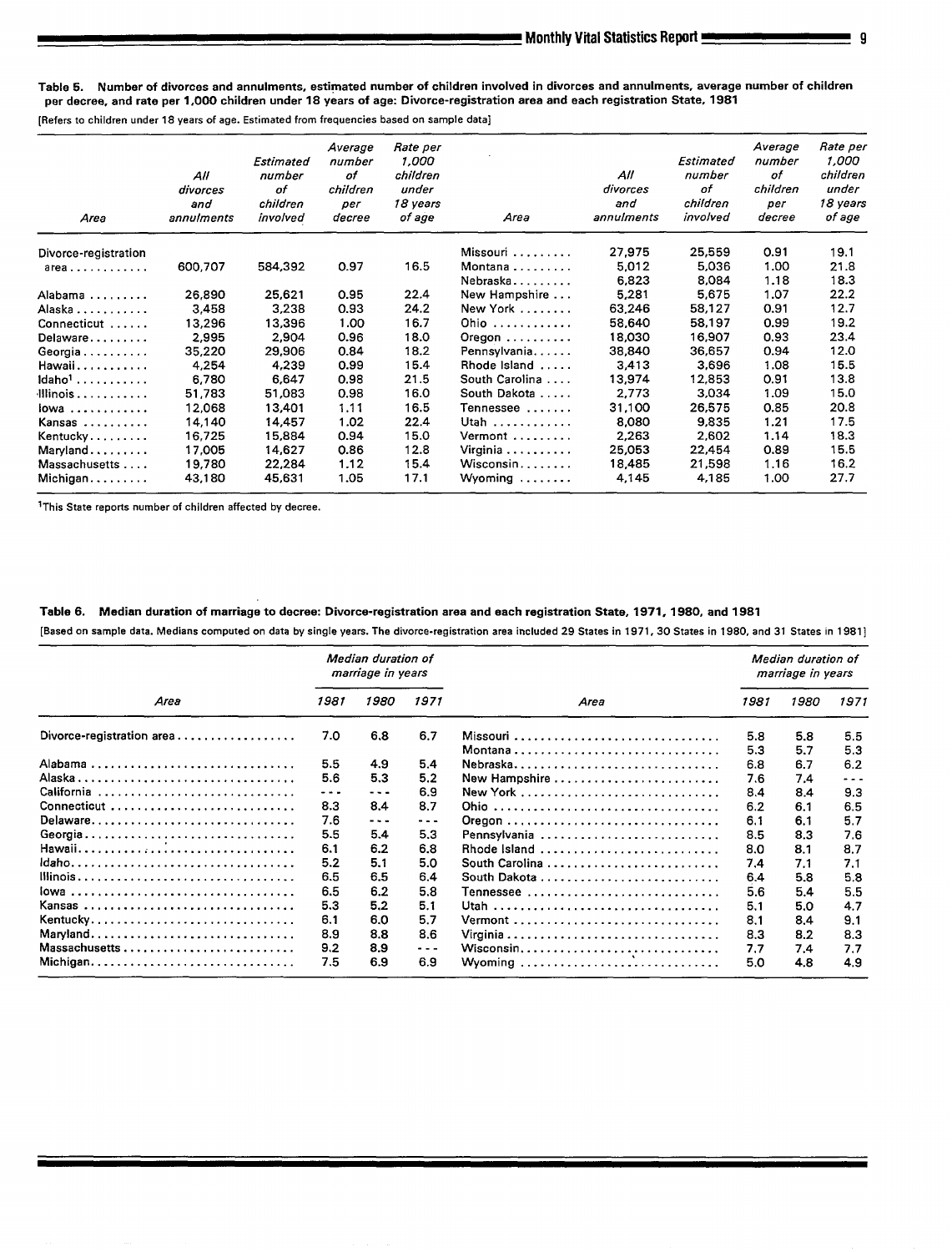Table 7. Percent distribution of divorces and annulments by duration of marriage to decree: Divorce-registration area and eech registration State, 1981

**[Based on sample data]**

|                | <b>Duration of marriage</b> |                 |                  |                   |                    |                    |                     |  |  |  |  |
|----------------|-----------------------------|-----------------|------------------|-------------------|--------------------|--------------------|---------------------|--|--|--|--|
| Area           | <b>Total</b>                | Under<br>1 year | $1 - 4$<br>vears | $5 - 9.$<br>years | $10 - 14$<br>vears | $15 - 19$<br>years | 20 years<br>or more |  |  |  |  |
|                | 100.0                       | 4.3             | 33.4             | 27.3              | 15.3               | 8.5                | 11.1                |  |  |  |  |
|                | 100.0                       | 10.5            | 36.5             | 23.4              | 13.5               | 7.0                | 9.1                 |  |  |  |  |
|                | 100.0                       | 6.3             | 39.8             | 27.6              | 13.5               | 5.7                | 7.1                 |  |  |  |  |
|                | 100.0                       | 1.7             | 29.1             | 27.0              | 17.2               | 10.4               | 14.7                |  |  |  |  |
|                | 100.0                       | 3.0             | 31.0             | 28.2              | 16.9               | 9.6                | 11.3                |  |  |  |  |
|                | 100.0                       | 8.2             | 38.6             | 24.5              | 13.3               | 6.8                | 8.6                 |  |  |  |  |
|                | 100.0                       | 3.8             | 37.9             | 30.9              | 13.9               | 6.6                | 6.9                 |  |  |  |  |
|                | 100.0                       | 8.9             | 39.9             | 25.3              | 12.0               | 6.7                | 7.1                 |  |  |  |  |
|                | 100.0                       | 4.7             | 35.5             | 27.0              | 14.5               | 8.2                | 10.2                |  |  |  |  |
|                | 100.0                       | 4.1             | 36.1             | 26.9              | 14.8               | 7.7                | 10.4                |  |  |  |  |
|                | 100.0                       | 7.6             | 40.3             | 23.8              | 13.4               | 6.9                | 8.0                 |  |  |  |  |
|                | 100.0                       | 6.0             | 36.7             | 25.6              | 15.0               | 7.9                | 8.9                 |  |  |  |  |
|                | 100.0                       | 0.3             | 24.5             | 31.8              | 19.6               | 10.4               | 13.3                |  |  |  |  |
|                | 100.0                       | 0.3             | 22.0             | 31.7              | 19.7               | 10.8               | 15.4                |  |  |  |  |
|                | 100.0                       | 3.3             | 32.5             | 26.7              | 15.9               | 10.0               | 11.6                |  |  |  |  |
|                | 100.0                       | 6.4             | 38.3             | 25.2              | 13.2               | 7.2                | 9.7                 |  |  |  |  |
|                | 100.0                       | 7.5             | 40.2             | 24.9              | 11.4               | 6.8                | 9.2                 |  |  |  |  |
|                | 100.0                       | 3.2             | 34.5             | 28.6              | 14.4               | 8.0                | 11.2                |  |  |  |  |
| New Hampshire  | 100.0                       | 2.2             | 31.6             | 27.9              | 17.2               | 9.6                | 11.5                |  |  |  |  |
|                | 100.0                       | 2.0             | 27.2             | 28.7              | 17.6               | 10.2               | 14.3                |  |  |  |  |
|                | 100.0                       | 5.8             | 36.4             | 26.4              | 13.6               | 8.2                | 9.7                 |  |  |  |  |
|                | 100.0                       | 3.8             | 37.7             | 28.2              | 14.6               | 7.1                | 8.6                 |  |  |  |  |
|                | 100.0                       | 1.5             | 27.4             | 29.4              | 16.3               | 9.3                | 16.2                |  |  |  |  |
|                | 100.0                       | 0.8             | 29.5             | 29.6              | 15.9               | 9.8                | 14.4                |  |  |  |  |
| South Carolina | 100.0                       | 2.7             | 32.1             | 29.1              | 16.7               | 8.6                | 10.9                |  |  |  |  |
|                | 100.0                       | 5.4             | 35.8             | 26.7              | 13.1               | 7.4                | 11.6                |  |  |  |  |
|                | 100.0                       | 6.9             | 39.0             | 25.0              | 13.7<br>$\sim$     | 7.6                | 7.8                 |  |  |  |  |
|                | 100.0                       | 6.9             | 42.2             | 25.6              | 12.8               | 5.1                | 7.4                 |  |  |  |  |
|                | 100.0                       | 0.4             | 28.7             | 30.1              | 18.8               | 9.3                | 12.6                |  |  |  |  |
|                | 100.0                       | 0.3             | 27.5             | 31.0              | 18.1               | 10.3               | 12.9                |  |  |  |  |
|                | 100.0                       | 2.0             | 31.1             | 29.3              | 16.2               | 8.5                | 12.9                |  |  |  |  |
|                | 100.0                       | 7.7             | 42.6             | 24.8              | 12.1               | 6.0                | 6.7                 |  |  |  |  |
|                |                             |                 |                  |                   |                    |                    |                     |  |  |  |  |

 $\bar{\beta}$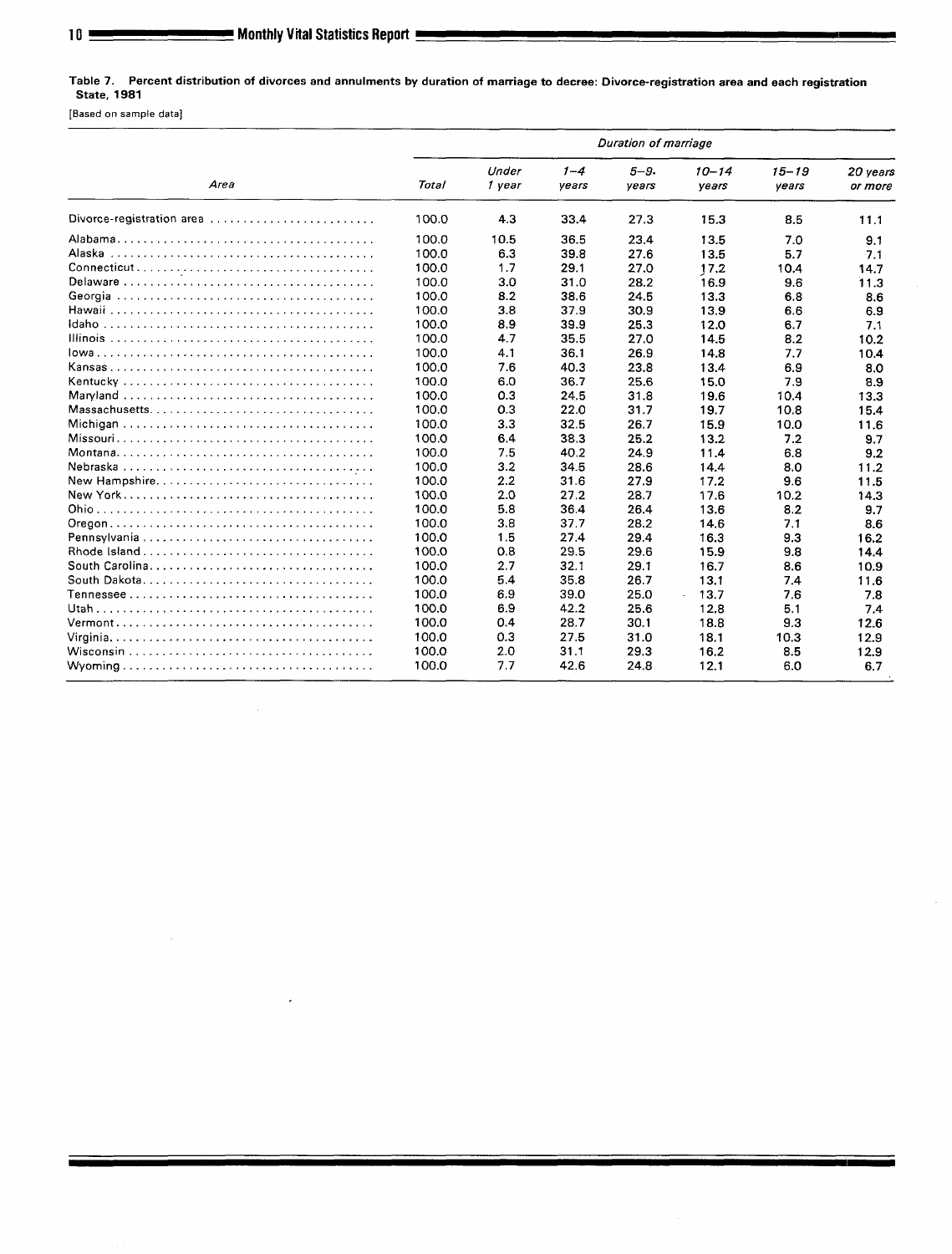Table 8. Percent distribution of divorces and annulments by age of husband and by age of wife at time of decree, and median age of husband and wife: Divorce-registration area, 1971-81

[Baaed on sample data]

| Age of husand and wife at time of decree | 1981                | 1980  | 1979  | 1978  | 1977  | 1976                 | 1975  | 1974  | 1973  | 1972  | 1971  |
|------------------------------------------|---------------------|-------|-------|-------|-------|----------------------|-------|-------|-------|-------|-------|
| Husband                                  |                     |       |       |       |       | Percent distribution |       |       |       |       |       |
|                                          | 100.0               | 100.0 | 100.0 | 100.0 | 100.0 | 100.0                | 100.0 | 100.0 | 100.0 | 100.0 | 100.0 |
| Under 20 years                           | 0.7                 | 0.8   | 0.8   | 1.0   | 0.9   | 1.0                  | 1.0   | 1.1   | 1.1   | 1.0   | 1.0   |
|                                          | 12.3                | 13.5  | 13.9  | 14.8  | 14.7  | 15.1                 | 15.2  | 15.7  | 15.7  | 15.9  | 16.8  |
|                                          | 22.6                | 23.4  | 23.8  | 24.3  | 24.0  | 24.8                 | 25.1  | 24.2  | 23.4  | 23.5  | 22.1  |
|                                          | 21.8                | 21.4  | 20.8  | 20.2  | 19.8  | 18.6                 | 18.6  | 18.2  | 17.9  | 17.2  | 16.3  |
|                                          | 14.9                | 14.6  | 14.2  | 13.8  | 13.4  | 12.9                 | 12.5  | 12.4  | 12.4  | 12.3  | 12.8  |
|                                          | 9.9                 | 9.8   | 9.7   | 9.3   | 9.4   | 9.5                  | 9.3   | 9.6   | 9.9   | 10.2  | 10.6  |
| 45-49 years                              | 6.6                 | 6.5   | 6.7   | 6.6   | 6.9   | 7.2                  | 7.3   | 7.5   | 8.0   | 8.0   | 8.4   |
|                                          | 4.5                 | 4,4   | 4.5   | 4.5   | 4.8   | 4.9                  | 5.1   | 5.2   | 5.3   | 5.5   | 5.5   |
| 55-59 years                              | 2.7                 | 2.7   | 2.6   | 2.7   | 2.9   | 2.9                  | 2.8   | 2.8   | 3.0   | 3.0   | 3.2   |
|                                          | 1.5                 | 1.4   | 1.5   | 1.4   | 1.5   | 1.5                  | 1.6   | 1.7   | 1.7   | 1.7   | 1.7   |
| 65 years and over                        | 1.4                 | 1.4   | 1.4   | 1.4   | 1.6   | 1.5                  | 1.5   | 1.6   | 1.6   | 1.6   | 1.6   |
|                                          |                     |       |       |       |       | Median <sup>1</sup>  |       |       |       |       |       |
| Age in years                             | 33.1                | 32.7  | 32.5  | 32.0  | 32.4  | 32.3                 | 32.2  | 32.2  | 32.4  | 32.6  | 32.9  |
| Wife                                     |                     |       |       |       |       | Percent distribution |       |       |       |       |       |
|                                          | 100.0               | 100.0 | 100.0 | 100.0 | 100.0 | 100.0                | 100.0 | 100.0 | 100.0 | 100.0 | 100.0 |
|                                          | 2.9                 | 3.4   | 3.6   | 4.0   | 3.8   | 4.1                  | 4.4   | 4.6   | 4.4   | 4.3   | 4.4   |
|                                          | 19.2                | 20.8  | 21.2  | 22.7  | 22.3  | 22.4                 | 22.5  | 23.0  | 23.1  | 23.7  | 24.9  |
|                                          | 24.5                | 24.6  | 24.8  | 24.6  | 24.5  | 25.1                 | 25.2  | 24.3  | 23.7  | 23.0  | 21.3  |
| 30-34 years                              | 20.0                | 19.4  | 18.7  | 17.9  | 17.9  | 16.7                 | 16.3  | 16.1  | 15.6  | 15.0  | 14.8  |
| 35-39 years                              | 12.9                | 12.8  | 12.3  | 11.8  | 11.3  | 11.2                 | 10.9  | 10.7  | 10.9  | 11.0  | 11.1  |
| 40-44 years                              | 8.1                 | 7.7   | 7.9   | 7.5   | 7.7   | 7.9                  | 7.6   | 7.9   | 8.4   | 8.8   | 8.9   |
| 45-49 years                              | 4.8                 | 4.8   | 5.0   | 5.0   | 5.3   | 5.6                  | 5.7   | 5.9   | 6.3   | 6.6   | 6.8   |
| 50-54 years                              | 3.0                 | 3.1   | 3.1   | 3.3   | 3.4   | 3.5                  | 3.6   | 3.6   | 3.9   | 3.9   | 4.0   |
|                                          | 1.8                 | 1.7   | 1.8   | 1.7   | 2.0   | 1.9                  | 2.0   | 2.0   | 2.0   | 2.0   | 2.0   |
|                                          | 0.9                 | 0.9   | 0.9   | 0.9   | 1.0   | 0.9                  | 0.9   | 1.0   | 1.0   | 1.0   | 0.9   |
| 65 years and over                        | 0.8                 | 0.8   | 0.7   | 0.7   | 0.8   | 0.8                  | 0.8   | 0.8   | 0.7   | 0.8   | 0.8   |
|                                          | Median <sup>1</sup> |       |       |       |       |                      |       |       |       |       |       |
| Age in years                             | 30.6                | 30.3  | 30.1  | 29.7  | 29.9  | 29.7                 | 29.5  | 29.5  | 29.7  | 29.8  | 29.8  |

1Medians computed on data by single years of age.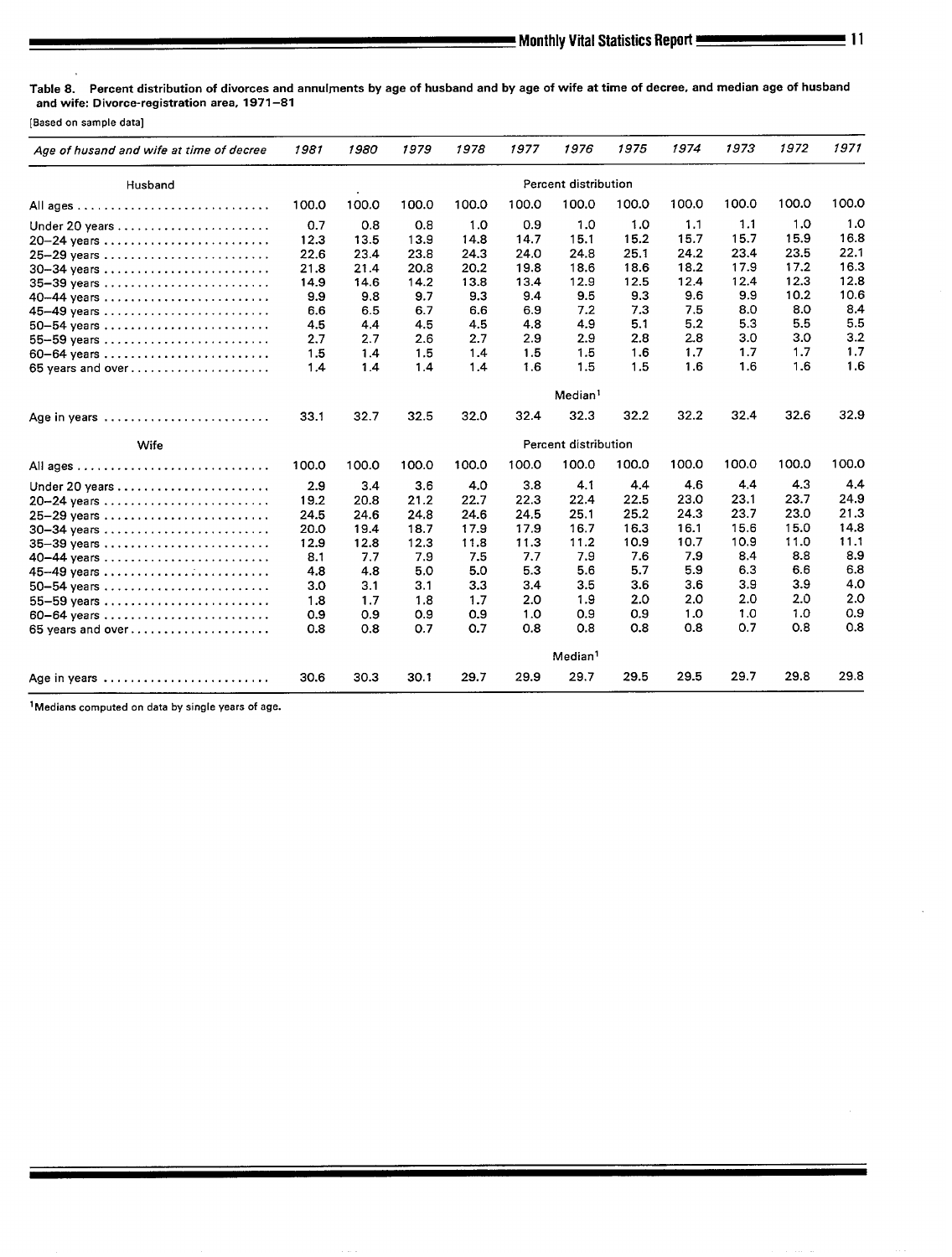Table 9. Percent distribution of divorces and annulments by age of husband and by age of wife at time of marriage, and median age of husband and wife: Divorce-registration area, 1971–81

**[Based on sample data]**

| Age of husband and wife<br>at time of marriage                                                               | 1981                                                     | 1980                                                     | 1979                                                     | 1978                                                     | 1977                                             | 1976                                                                    | 1975                                             | 1974                                             | 1973                                                | 1972                                             | 1971                                             |  |
|--------------------------------------------------------------------------------------------------------------|----------------------------------------------------------|----------------------------------------------------------|----------------------------------------------------------|----------------------------------------------------------|--------------------------------------------------|-------------------------------------------------------------------------|--------------------------------------------------|--------------------------------------------------|-----------------------------------------------------|--------------------------------------------------|--------------------------------------------------|--|
| Husband                                                                                                      |                                                          |                                                          |                                                          |                                                          |                                                  | Percent distribution                                                    |                                                  |                                                  |                                                     |                                                  |                                                  |  |
|                                                                                                              | 100.0                                                    | 100.0                                                    | 100.0                                                    | 100.0                                                    | 100.0                                            | 100.0                                                                   | 100.0                                            | 100.0                                            | 100.0                                               | 100.0                                            | 100.0                                            |  |
| 20-24 years<br>25-29 years<br>30-34 years<br>35-39 years<br>40-44 years<br>45 years and over<br>Age in years | 17.0<br>44.0<br>18.7<br>8.6<br>4.6<br>2.8<br>4.5<br>23.4 | 18.0<br>44.0<br>18.4<br>8.1<br>4.5<br>2.8<br>4.2<br>23.3 | 18.4<br>44.3<br>18.0<br>7.9<br>4.3<br>2.7<br>4.3<br>23.2 | 19.3<br>44.7<br>17.5<br>7.4<br>4.1<br>2.9<br>4.1<br>23.0 | 18.6<br>44.5<br>17.4<br>7.6<br>4.2<br>2.9<br>4.7 | 18.9<br>44.4<br>17.3<br>7.4<br>4.3<br>2.9<br>4.8<br>Median <sup>1</sup> | 19.1<br>44.8<br>17.1<br>7.3<br>4.2<br>2.7<br>4.8 | 19.5<br>44.6<br>16.7<br>7.3<br>4.2<br>2.9<br>4.8 | 19.3<br>44.8<br>16.4<br>7.3<br>4.2<br>$-2.9$<br>5.0 | 19.3<br>44.5<br>16.7<br>7.2<br>4.3<br>3.0<br>5.0 | 19.0<br>44.5<br>16.4<br>7.5<br>4.5<br>3.0<br>5.0 |  |
|                                                                                                              |                                                          |                                                          |                                                          |                                                          | 23.1                                             | 23.1                                                                    | 23.0                                             | 23.0                                             | 22.9                                                | 23.0                                             | 23.0                                             |  |
| Wife                                                                                                         |                                                          |                                                          |                                                          |                                                          |                                                  |                                                                         | Percent distribution                             |                                                  |                                                     |                                                  |                                                  |  |
|                                                                                                              | 100.0                                                    | 100.0                                                    | 100.0                                                    | 100.0                                                    | 100.0                                            | 100.0                                                                   | 100.0                                            | 100.0                                            | 100.0                                               | 100.0                                            | 100.0                                            |  |
| Under 20 years<br>20-24 years<br>25-29 years<br>35-39 years<br>40-44 years<br>45 years and over              | 38.3<br>35.9<br>12.1<br>5.8<br>3.2<br>1.9<br>2.7         | 39.9<br>35.5<br>11.4<br>5.6<br>3.1<br>1.9<br>2.6         | 41.0<br>35.1<br>11.0<br>54<br>3.1<br>1.9<br>2.6          | 42.8<br>34.2<br>10.5<br>5.0<br>2.8<br>1.9<br>2.7         | 42.2<br>34.0<br>10.7<br>5.2<br>3.0<br>1.9<br>3.0 | 42.5<br>33.8<br>10.3<br>5.2<br>3.1<br>2.0<br>3.1<br>Median <sup>1</sup> | 43.3<br>33.7<br>9.9<br>4.8<br>3.0<br>2.1<br>3.1  | 43.8<br>33.3<br>9.9<br>4.8<br>2.9<br>2.1<br>3.3  | 44.5<br>32.8<br>9.4<br>4.8<br>3.1<br>2.1<br>3.3     | 44.6<br>32.4<br>9.3<br>4.8<br>3.2<br>2.3<br>3.3  | 45.3<br>31.4<br>9.5<br>4.9<br>3.2<br>2.2<br>3.4  |  |
| Age in years                                                                                                 | 21.1                                                     | 20.9                                                     | 20.9                                                     | 20.7                                                     | 20.7                                             | 20.7                                                                    | 20.6                                             | 20.6                                             | 20.5                                                | 20.5                                             | 20.5                                             |  |

**1Medians computed on data by single years of ag,e.**

## Table 10. Divorce rates per 1,000 married women 15 years of age and over: United States, 1950-81

[Data refer only to events occurring within the United States. Alaska included beginning 1959 and Hawaii beginning 1960. Rates are based on populations enumerated **as of April 1 for cenaua years and estimated as of July 1 for all other years]**

| Year | Rate per 1,000<br>married women | Year | Rate per 1,000<br>married women |
|------|---------------------------------|------|---------------------------------|
|      | 22.6                            |      | 10.6                            |
|      | 22.6                            |      | 10.0                            |
|      | 22.8                            |      | 9.6                             |
|      | 21.9                            |      | 9.4                             |
|      | 21.1                            |      | 9.6                             |
|      | 21.1                            |      | 9.2                             |
|      | 20.3                            |      | 9.3                             |
|      | 19.3                            |      | 8.9                             |
|      | 18.2                            |      | 9.2                             |
|      | 17.0                            |      | 9.4                             |
|      | 15.8                            |      | 9.3                             |
|      | 14.9                            |      | 9.5                             |
|      | 13.4                            |      | 9.9                             |
|      | 12.5                            |      | 10.1                            |
|      | 11.2                            |      | 9.9                             |
|      | 10.9                            |      | 10.3                            |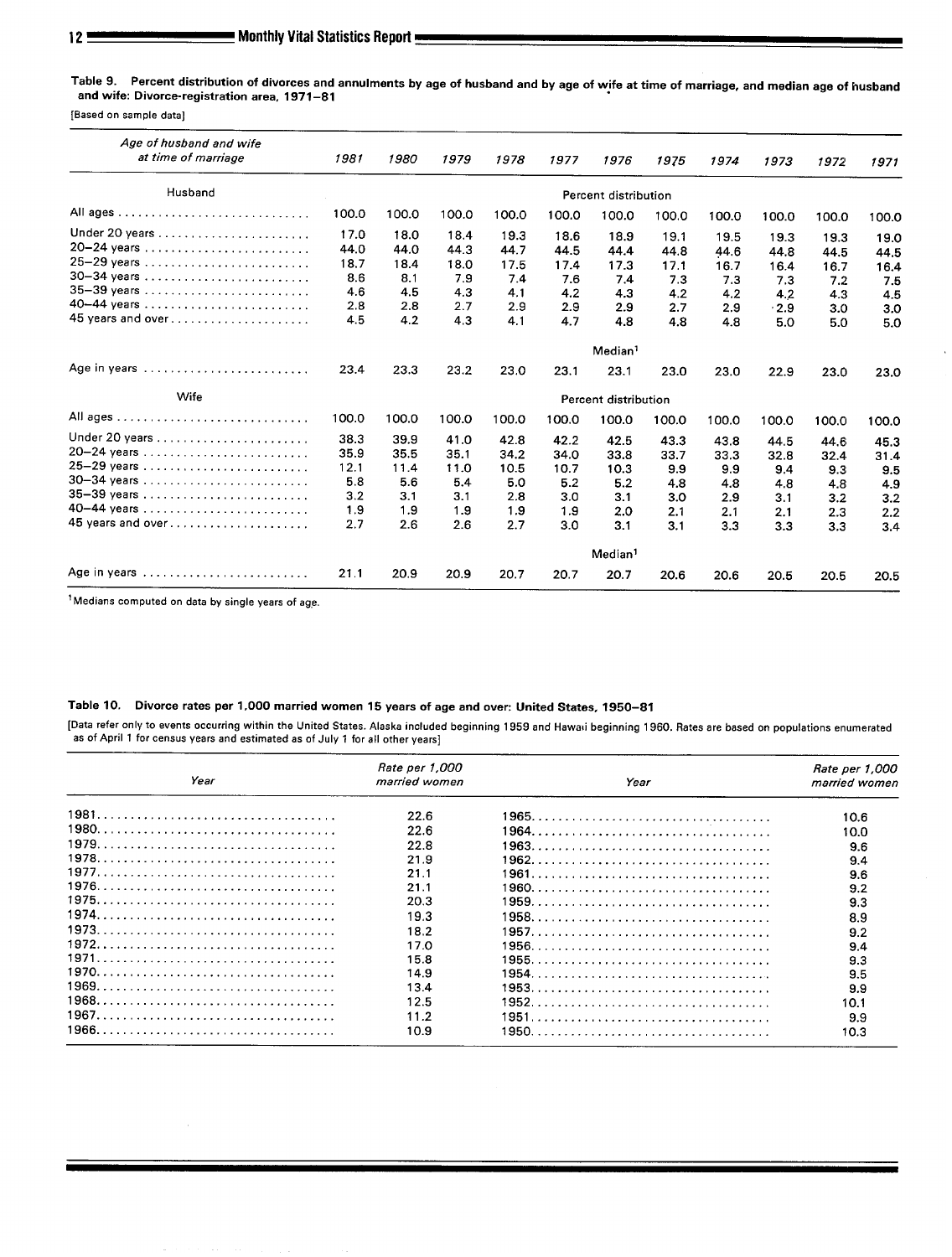## **Technical notes**

## **Place and time of occurrence**

Divorces, including absolute divorces, annulments, and dissolutions of marriage, are shown in all tables by State where decree was granted, which is also the State of legal residence of the petitioner. The time of divorce is based on the date the decree was granted.

## **Sources of data**

#### Nationwide counts

Figures in tables 1, 2, 3, and 10 are based on totals of divorce decrees granted (unless otherwise noted) supplied by States and counties to the National Center for Health Statistics (NCHS) annually.

#### Data based on sample

Information about the characteristics of divorces and divorcing spouses are available only from States that participate in the divorce-registration area (DRA). Figures in tables 4–9 are based on data tabulated from State-coded data tapes and from probability samples of divorce records selected and coded at NCHS from copies of the records sent in by States participating in the DRA. In  $1971-77$ , 29 States participated in the DRA; in 1978,28 States; in 1979–80, 30 States; and in 1981, with the addition of Delaware, 31 States participated. Divorces in States constituting the DRA accounted for 49 percent of the national total in 1981.

#### **Divorce sample**

Sample data used to compute data shown in tables 4–9 were selected by using five different sampling rates, including 5, 10,20,50, or 100 percent of the divorces granted in a State. Samples were selected only from the States that participated in the DRA. Eight States—Illinois, Missouri, Nebraska, New York, Rhode Island, South Carolina, Vermont, and Virginia supplied State-coded data tapes of all their divorce records through the Vital Statistics Cooperative Program, and 100 percent of these records were used by NCHS. In all other States sampling rates depended on the size of the annual divorce total for each State. Sampling rates were selected so that the expected sample for each DRA State would contain at least 2,500 records. Alaska, New Hampshire, South Dakota, and Wyoming were coded at NCHS with a 100-percent sampling rate.

Sampling errors are given in the table for the estimates that constitute 1, 10, 25, 50, 75, 90, and 99 percent of the annual divorce totals. These sampling errors are given for the DR4 and each registration State for 1981 data and only for the DR4 for 1971 and 1980 data.

Figures in table 3 were estimated on the assumption that the average number of children per decree was the same nationally as in reporting States. The average was based on reporting

**Sampling error of estimated percent Divorca-registration area, 1971, 1980, end 1981, and each registration State, 1981**

**[Figures for Alaska, Delaware, Illinois, Missouri, Nebraska, New Hampshire, New York, Rhode Island, South Csrolina, South Dakota, Vermont, Virginia, and Wyoming have no sampling errora in 1981 because all records were tabulated]**

| Area and year                    | Sampling error of estimated percent |           |           |           |
|----------------------------------|-------------------------------------|-----------|-----------|-----------|
|                                  | 1 or 99                             | 10 or 90  | 25 or 75  | 50        |
| Divorce-registration area        |                                     |           |           |           |
| 1981 (31 States)                 | 0.0                                 | 0.1       | 0.1       | 0.1       |
| 1980 (30 States)                 | 0.0                                 | 0.1       | 0.1       | 0.2       |
| 1971 (29 States)                 | 0.0                                 | 0.1       | 0.2       | 0.2       |
| <b>Registration States, 1981</b> |                                     |           |           |           |
| Alabama                          | 0.2                                 | 0.5       | 0.8       | 0.9       |
| Alaska.                          | .                                   | $\cdots$  | .         | $\cdots$  |
| Connecticut                      | 0.1                                 | 0.3       | 0.4       | 0.5       |
| Delaware                         | .                                   | .         | .         | .         |
| Georgia                          | 0.2                                 | 0.5       | 0.7       | 0.8       |
| Hawaii                           | 0.1                                 | 0.5       | 0.7       | 0.8       |
| Idaho                            | 0.1                                 | 0.4       | 0.5       | 0.6       |
| Illinois                         | .                                   | $\cdots$  | .         | .         |
| lowa                             | 0.1                                 | 0.3       | 0.4       | 0.5       |
| Kansas                           | 0.2                                 | 0.5       | 0.7       | 0.8       |
| Kentucky                         | 0.2                                 | 0.5       | 0.7       | 0.8       |
| Maryland                         | 0.2                                 | 0.5       | 0.7       | 0.8       |
| Massachusetts                    | 0.1                                 | 0.4       | 0.6       | 0.7       |
| Michigan                         | 0.1                                 | 0.4       | 0.6       | 0.7       |
| Missouri                         | $\ddotsc$                           | $\ddotsc$ | $\ddotsc$ | $\cdots$  |
| Montana                          | 0.1                                 | 0.4       | 0.6       | 0.7       |
| Nebraska                         | .                                   | .         | .         | .         |
| New Hampshire                    | .                                   | $\cdots$  | .         | $\ddotsc$ |
| New York                         | .                                   | .         | .         | $\cdots$  |
|                                  | 0.2                                 | 0.5       | 0.8       | 0.9       |
| $O$ regon                        | 0.1                                 | 0.4       | 0.6       | 0.7       |
| Pennsylvania                     | 0.2                                 | 0.5       | 0.7       | 0.8       |
| Rhode Island                     | .                                   | $\cdots$  | .         | $\cdots$  |
| South Carolina                   | $\cdots$                            | .         | .         | .         |
| South Dakota                     | .                                   | .         | .         | .         |
| Tennessee                        | 0.2                                 | 0.5       | 0.7       | 0.8       |
|                                  | 0.1                                 | 0.3       | 0.5       | 0.6       |
| Vermont                          | .                                   | .         | .         | .         |
| Virginia.                        | $\cdots$                            | .         | $\cdots$  | $\cdots$  |
| Wisconsin                        | 0.1                                 | 0.4       | 0.6       | 0.7       |
| Wyoming                          | $\cdots$                            | .         | .         | $\cdots$  |

**HOW TO USE SAMPLING ERROR TABLE: For estimated percents shown in tables 4 and 7-9, fmd the calumn closest to that percent to determine the sampling error. For example, [n 1981, an estimated 25.7 percent of dworcmg couples In the dworce-reg!stratlon area had one** chtld. In **the cell formed by column "25 or 75" and the row '"1981 (31 States)"** IS **the figure 0.1, Thus, chancea are 68 out of 100 that the actual percent of couples with one child is between 25.6 and 25.8 (25.7 \* 0.11.**

States in 1950–59, a nationwide sample in 1960, 16 States in 1961–69, and all registration States thereafter. This average was multiplied by the national divorce total to estimate the national total number of children involved in divorce.

#### **Population denominators**

Divorce rates for 1981 are based on populations estimated as of July 1, 1981. Divorce rates for 1980 are based on the population enumerated in the 1980 census. Rates for 1971-79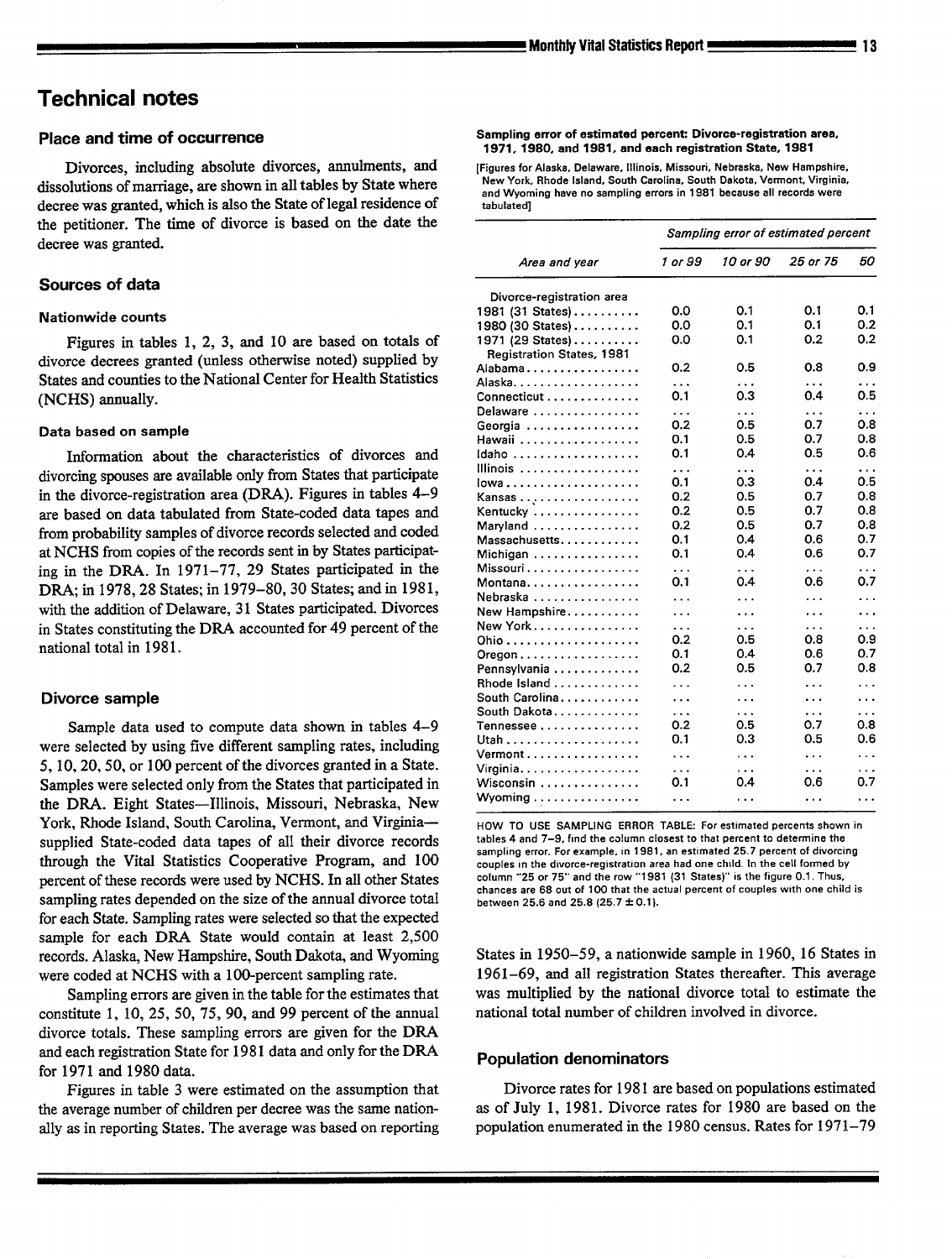have been revised to be consistent with the 1980 rates based on **Computation of percent distributions** the 1980 census and may differ from rates shown in the Advance Reports for 1979 and earlier years. Rates for 1971 –79 have been recomputed for all categories shown for which revised Figures for number of children not stated and age not stated populations are available. Rates for married women 15 years of were subtracted from figures for total divorces used as denomage and over, shown in table 10, were not recomputed because inators before percent distributions and medians were computed. revised population estimates were not available for the inter- Computations of median age at marriage and median age at censrd years. decree were based on tabulations of ungrouped data.

I

I

This report represents summary tabulations from the final divorce statistics for 1981. More detailed tabulations for 1981 will be published in *Vital Statistics of the United States, Volume 111—Marn"age and Divorce.* Prior to the publication of that volume, the National Center for Health Statistics will respond to requests for unpublished data whenever possible.